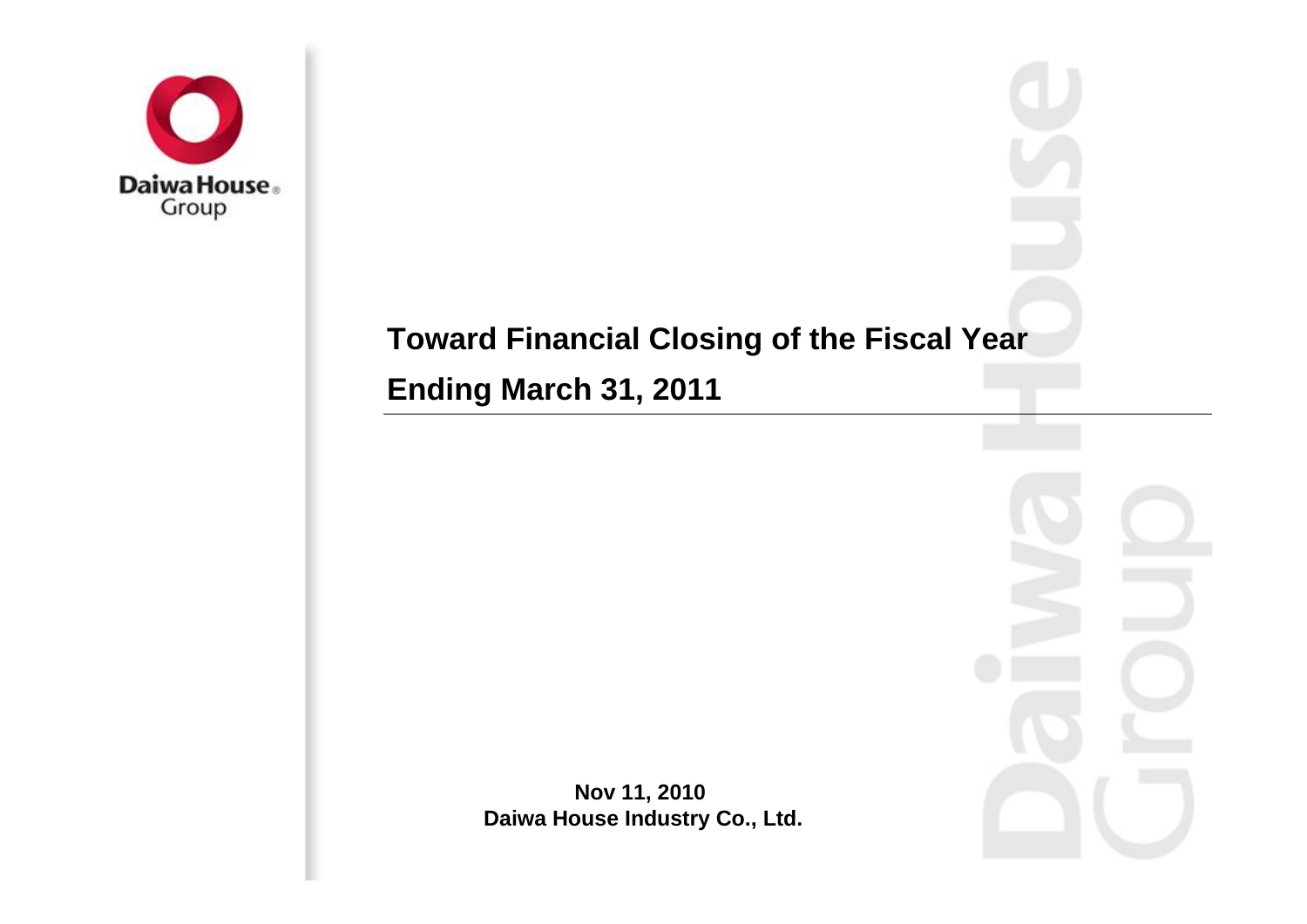# **Business Results of FY2010 First Half**

### Daiwa House Group®



### Operating Income (¥ bn) (¥ bn) **89.1 73.5 62.7 85.6 80.0 85.0 First Half 46.8 FY2005 FY2006 FY2007 FY2008 FY2009 FY2010**

#### **Important Strategies for FY2010**

#### **Details for First Half**

| <b>Bolstering the ability to propose</b>              | $\blacktriangleright$ Launched SMA $\times$ Eco HOUSE, started demonstration experiment                                                                                                                                                                                 |
|-------------------------------------------------------|-------------------------------------------------------------------------------------------------------------------------------------------------------------------------------------------------------------------------------------------------------------------------|
| core businesses focusing on                           | >Enhanced proposal for medical and nursing care facilities                                                                                                                                                                                                              |
| the "environment" and "seniors"                       | (49 facilities, sales ¥9 bn, up 57% yoy)                                                                                                                                                                                                                                |
| <b>Expanding business</b><br>in the renovation market | >Increased orders for renovation of rental housing (orders received: ¥6.6 bn, up 93.4% yoy)<br>>Started testing next generation low-CO2 emission model business at convenience stores<br>(five facilities)                                                              |
| <b>Promoting real estate</b><br>development in China  | > The Grace Residence (Suzhou): Sales started in May 2010<br>- Phase I and II: 386 units; of which; contracted and applied for: 328 units<br>≻Yihe Xinghai (Dalian): Sales started in Aug 2010<br>- Phase I: 891 units; of which, contracted and applied for: 533 units |
| <b>Rigorous cash flow</b>                             | $\triangleright$ Net D/E ratio improved from 0.45 to 0.41                                                                                                                                                                                                               |
| management                                            | >Turn free cash flow positive                                                                                                                                                                                                                                           |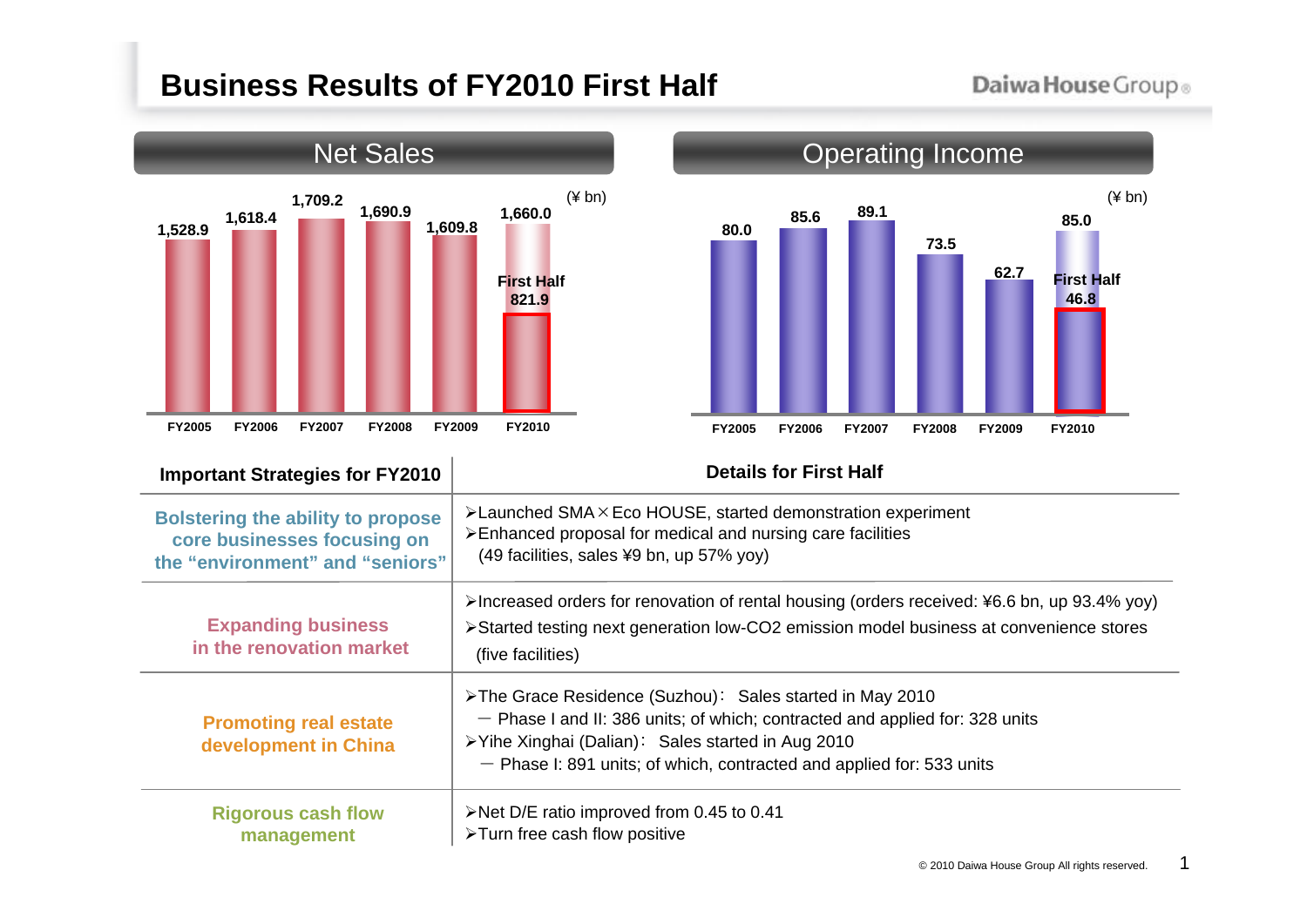# **Plans for Each Segment in FY2010 (1)**

## Daiwa House Group®

(¥bn)

| <b>Business</b><br><b>Segment</b>       | <b>Sales</b>                    |                              | <b>Operating</b><br><b>Income</b> |                              |                                                                                                                                                                                                                                                                                                                                                                                                                                                                         |
|-----------------------------------------|---------------------------------|------------------------------|-----------------------------------|------------------------------|-------------------------------------------------------------------------------------------------------------------------------------------------------------------------------------------------------------------------------------------------------------------------------------------------------------------------------------------------------------------------------------------------------------------------------------------------------------------------|
|                                         | <b>FY2009</b><br><b>Results</b> | <b>FY2010</b><br><b>Plan</b> | <b>FY2009</b><br><b>Results</b>   | <b>FY2010</b><br><b>Plan</b> | <b>Major Policies for the Current Fiscal Year</b>                                                                                                                                                                                                                                                                                                                                                                                                                       |
| Single-Family<br><b>Houses</b>          | 325.9                           | 325.0                        | 6.2                               | 14.8                         | [Prevent missed opportunities by taking into account prolonged low-level<br>of new housing starts)<br>♦ Expand lineup of products (especially for small narrow spaces)<br>♦ Set up a system for proposing building exteriors and interiors<br>◆ Cooperation among business segments so as not to miss opportunities such<br>as moving to new homes and renovation                                                                                                       |
| <b>Rental Housing</b>                   | 449.0                           | 480.5                        | 38.6                              | 41.5                         | Accommodate demand from increased single households (people in their<br>30s-40s and the elderly)]<br>Strengthen sales and product lineup targeting three major cities<br>♦ Expand provision of rental housing for the elderly<br>♦ Expand company housing management business partnerships                                                                                                                                                                              |
| Condominiums                            | 119.3                           | 133.5                        | $-18.3$                           | 3.0                          | [Start full-fledged businesses to respond to increased number of small-<br>sized households and deteriorating condo units]<br>◆Develop compact condominiums<br>♦ Expand rebuilding projects for deteriorating public housing such as<br>Senri Newtown<br>♦ Further expand condo management business of other companies' properties                                                                                                                                      |
| <b>Existing Home</b><br><b>Business</b> | 46.9                            | 59.5                         | 1.7                               | 4.0                          | $[$ Solution to complaints and troubles $\Rightarrow$ existing homes are comparable to<br>new homes and are traded on the same market)<br>♦ Improve home diagnostic services by introducing underfloor inspection robot<br>♦ Speed up expansion of sales offices in partnership with home<br>centers (expand sales of conventional wooden buildings)<br>◆ Develop methods to deal with various needs such as property<br>acquisition and resale and moving to new homes |